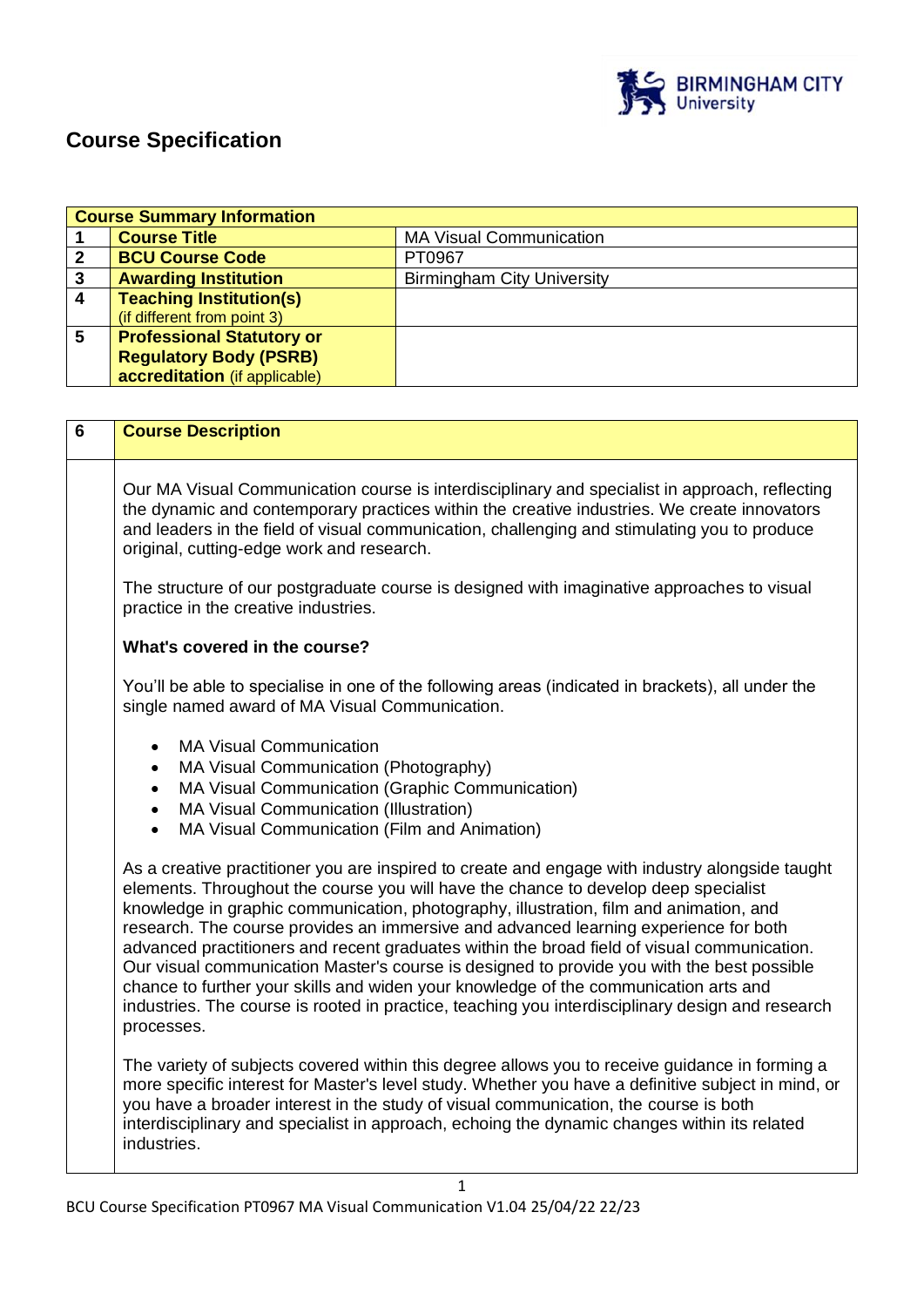

As a school we have strong industry connections which include live partnerships and collaborative projects. We have ongoing dynamic dialogues with international players in the creative industries. These leading professionals have provided us with direct feedback, identifying our courses as world-class models of creative education and fully supporting contemporary practice in an international context.

We have a continuously developing and progressive vision of employability. We feel that as a creative practitioner you will need to adapt and respond to the demands of industry.

| $\overline{7}$ | <b>Course Awards</b>                                                      |       |                                  |
|----------------|---------------------------------------------------------------------------|-------|----------------------------------|
| 7a             | <b>Name of Final Award</b>                                                | Level | <b>Credits</b><br><b>Awarded</b> |
|                | Master of Arts Visual Communication                                       |       | 180                              |
|                | Master of Arts Visual Communication with Professional<br><b>Placement</b> |       | 240                              |
| 7b             | <b>Exit Awards and Credits Awarded</b>                                    |       |                                  |
|                | Postgraduate Certificate                                                  |       | 60                               |
|                | Postgraduate Diploma                                                      |       | 120                              |

| <b>Derogation from the University Regulations</b> |  |
|---------------------------------------------------|--|
| Not applicable                                    |  |

| <b>Delivery Patterns</b><br>9                                |                                         |                          |         |
|--------------------------------------------------------------|-----------------------------------------|--------------------------|---------|
| <b>Mode(s) of Study</b>                                      | <b>Location(s) of Study</b>             | <b>Duration of Study</b> | Code(s) |
| <b>Full Time</b>                                             | <b>City Centre</b>                      | vear                     | PT0967  |
| Full Time with<br><b>Professional Placement</b><br>September | City Centre (and<br>placement provider) | 18 months                | PT1440  |
| Full Time with<br><b>Professional Placement</b><br>January   | City Centre (and<br>placement provider) | 18 months                | PT1316  |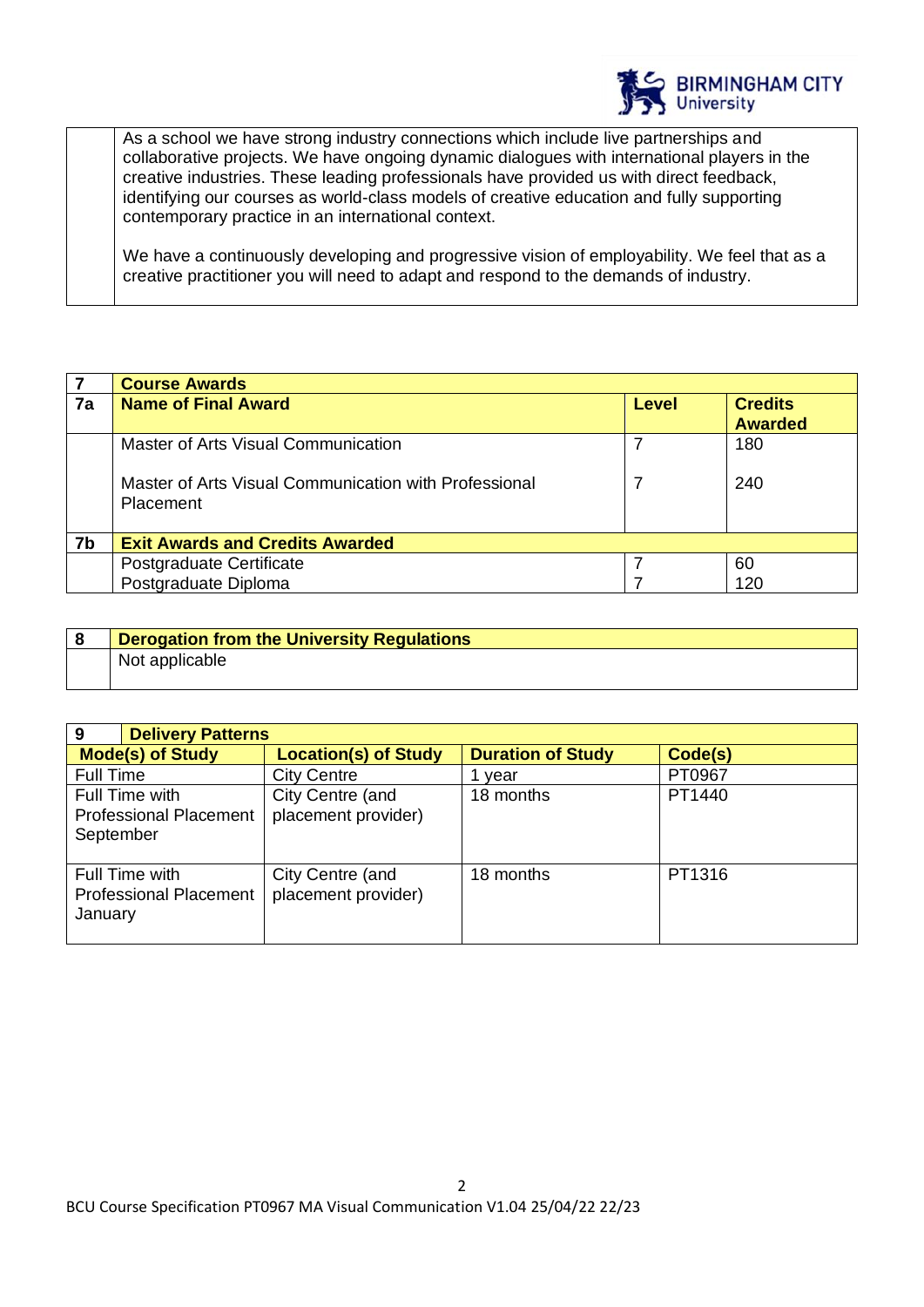

| 10   Entry Requirements |
|-------------------------|
|                         |

The admission requirements for this course are stated on the course page of the BCU website at <https://www.bcu.ac.uk/>or may be found by searching for the course entry profile located on the UCAS website.

| 11                      | <b>Course Learning Outcomes</b>                                                                                                                                                 |  |  |
|-------------------------|---------------------------------------------------------------------------------------------------------------------------------------------------------------------------------|--|--|
|                         | <b>Knowledge and Understanding</b>                                                                                                                                              |  |  |
|                         |                                                                                                                                                                                 |  |  |
| $\mathbf{1}$            | Synthesize your emergent knowledge and understanding of communication, creative                                                                                                 |  |  |
|                         | development, analysis, critical awareness and professional practice to advance your standing                                                                                    |  |  |
|                         | and ability as a purposeful Visual Communicator.                                                                                                                                |  |  |
| $\mathbf{2}$            | Apply a range of formal research methods to significantly advance your knowledge and                                                                                            |  |  |
|                         | understanding of aspects of your specialism, plus the broader field of Visual Communication and                                                                                 |  |  |
|                         | disseminate your knowledge.                                                                                                                                                     |  |  |
| $\mathbf{3}$            | Formulate effective strategies for learning within a specialism, based on the review and                                                                                        |  |  |
|                         | evaluation of your identified learning needs.                                                                                                                                   |  |  |
|                         | <b>Cognitive and Intellectual Skills</b>                                                                                                                                        |  |  |
| $\overline{\mathbf{4}}$ | Synthesize your emergent knowledge and understanding of communication, creative                                                                                                 |  |  |
|                         | development, analysis, critical awareness and professional practice to advance your standing                                                                                    |  |  |
|                         | and ability as a purposeful Visual Communicator.                                                                                                                                |  |  |
| 5                       | Apply a range of formal research methods to significantly advance your knowledge and                                                                                            |  |  |
|                         | understanding of aspects of your specialism, plus the broader field of Visual Communication and                                                                                 |  |  |
|                         | disseminate your knowledge.                                                                                                                                                     |  |  |
|                         | <b>Practical and Professional Skills</b>                                                                                                                                        |  |  |
|                         |                                                                                                                                                                                 |  |  |
| 6                       | Construct, manage and manipulate meaning in response to defined and context dependent                                                                                           |  |  |
|                         | visual communication problems, both visually and textually articulated.                                                                                                         |  |  |
| $\overline{7}$          | Construct a personal profile based on your visual practice and academic understanding that is                                                                                   |  |  |
|                         | responsive to the needs and conditions of contemporary professional practice within your                                                                                        |  |  |
|                         | specialism.                                                                                                                                                                     |  |  |
|                         | <b>Key Transferable Skills</b>                                                                                                                                                  |  |  |
|                         |                                                                                                                                                                                 |  |  |
| 8                       | Synthesize your emergent knowledge and understanding of communication, creative<br>development, analysis, critical awareness and professional practice to advance your standing |  |  |
|                         | and ability as a purposeful Visual Communicator.                                                                                                                                |  |  |
| 9                       | Construct, manage and manipulate meaning in response to defined and context dependent                                                                                           |  |  |
|                         | visual communication problems, both visually and textually articulated.                                                                                                         |  |  |
| 10                      | Construct a personal profile based on your visual practice and academic understanding that is                                                                                   |  |  |
|                         | responsive to the needs and conditions of contemporary professional practice within your                                                                                        |  |  |
|                         | specialism.                                                                                                                                                                     |  |  |
|                         |                                                                                                                                                                                 |  |  |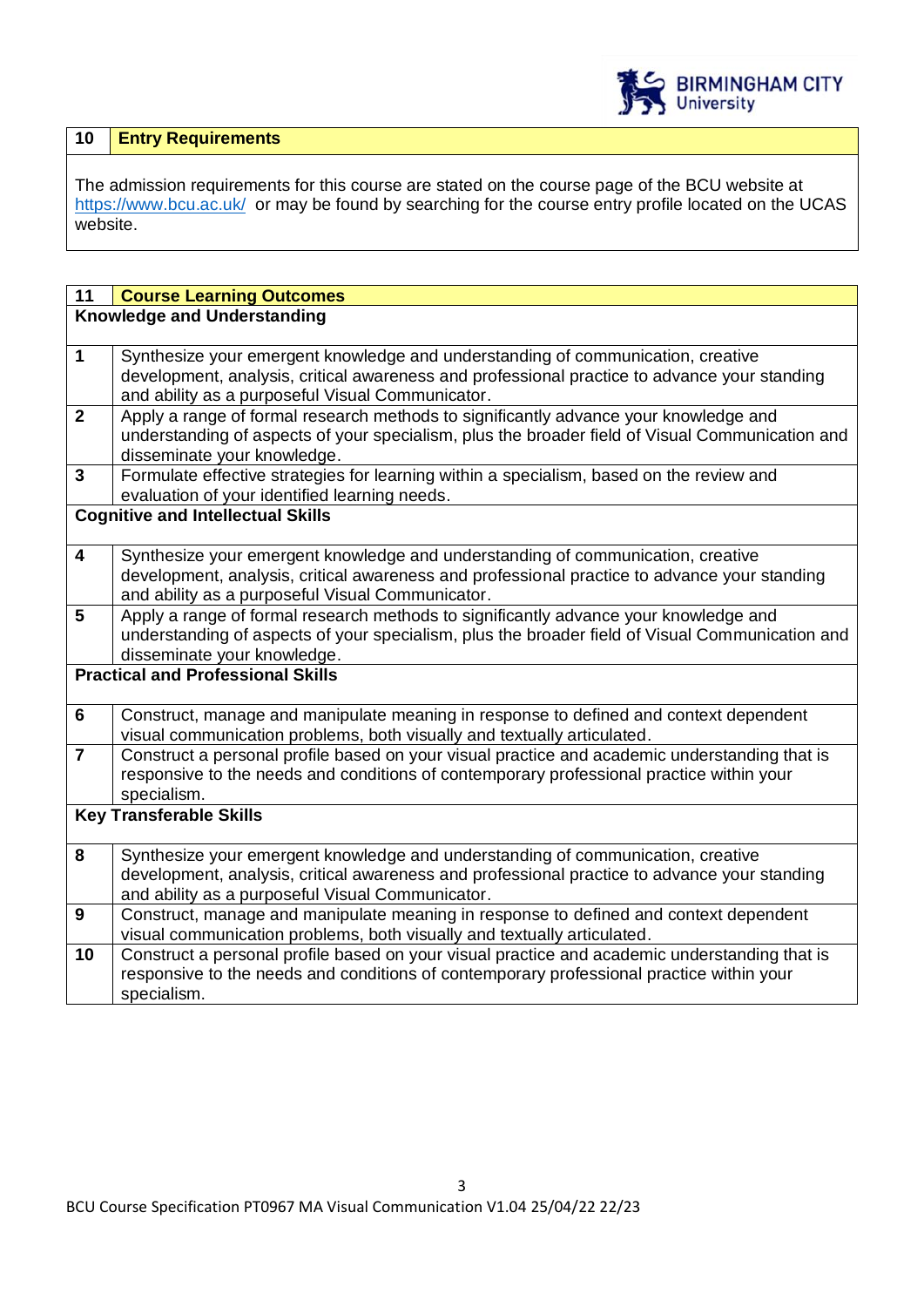

# **12 Course Requirements 12a Level 7:** *In order to complete this course a student must successfully complete all the following CORE modules (totalling 160 credits):* **Module Code** Module Name **Module 1 And Advertise Module Credit Value** VIS7048 | Dissemination: Case Study in Specialism | 20 VIS7045 Analytical and Creative Practice 40 VIS7046 Contextual and Professional Practice 40 VIS7047 | Didactic Presentation in Specialism | 20 ADM7000 Major Project 60 **Level 6:** *In order to qualify for the award of MA Visual Communication with Professional Placement, a student must successfully complete all of the Level 7 modules listed above as well as the following Level 6 module:* **Module Code | Module Name | Credit Value** PLA6003 Professional Placement COVID-1000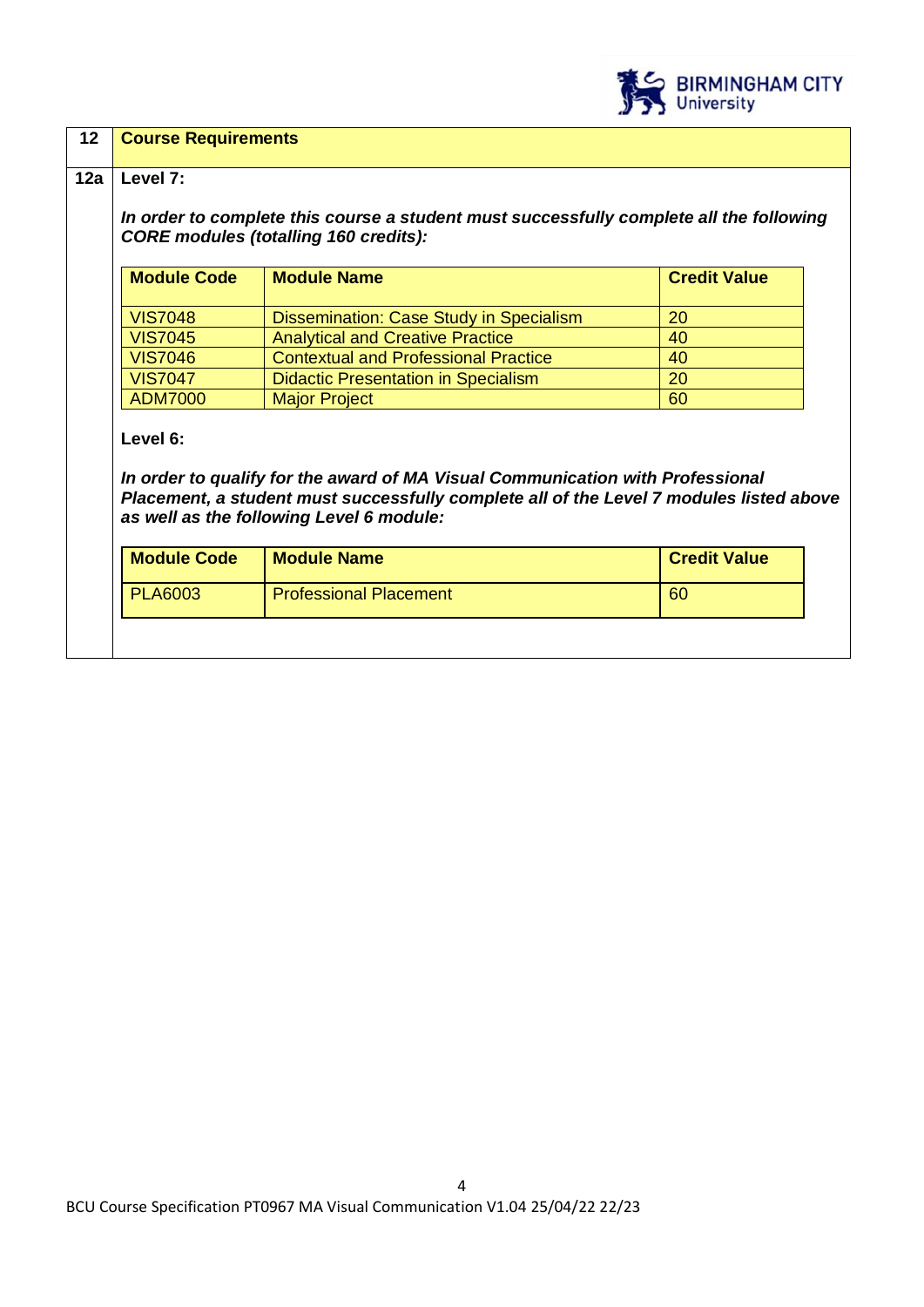

## **12b Structure Diagram**

## *Full time*

| Semester 1                                      | Semester 2                                          | Semester 3         |
|-------------------------------------------------|-----------------------------------------------------|--------------------|
| VIS7045                                         | VIS7046                                             | ADM7000            |
| <b>Analytical and Creative Practice</b><br>(40) | <b>Contextual and Professional</b><br>Practice (40) | Major Project (60) |
| VIS7048                                         | VIS7047                                             |                    |
| Dissemination: Case Study in<br>Specialism (20) | Didactic Presentation in<br>Specialism (20)         |                    |

## *With Professional Placement*

| Year 1                                          |                                                     |            |                    |
|-------------------------------------------------|-----------------------------------------------------|------------|--------------------|
| Semester 2<br>Semester 1                        |                                                     |            | Semester 3         |
| <b>VIS 7045</b>                                 | <b>VIS7046</b>                                      |            | ADM7000            |
| <b>Analytical and Creative Practice</b><br>(40) | <b>Contextual and Professional</b><br>Practice (40) |            | Major Project (60) |
| <b>VIS7048</b>                                  | <b>VIS7047</b>                                      |            |                    |
| Dissemination: Case Study in<br>Specialism (20) | Didactic Presentation in<br>Specialism (20)         |            |                    |
| Year <sub>2</sub>                               |                                                     |            |                    |
| Semester 1                                      |                                                     | Semester 2 |                    |
| PLA6003                                         |                                                     |            |                    |
| Professional Placement (60)                     |                                                     |            |                    |

*Please note list of optional modules is indicative only. Students' choice will not be guaranteed for optional modules but a fair and transparent process will be adopted and shared with students.*